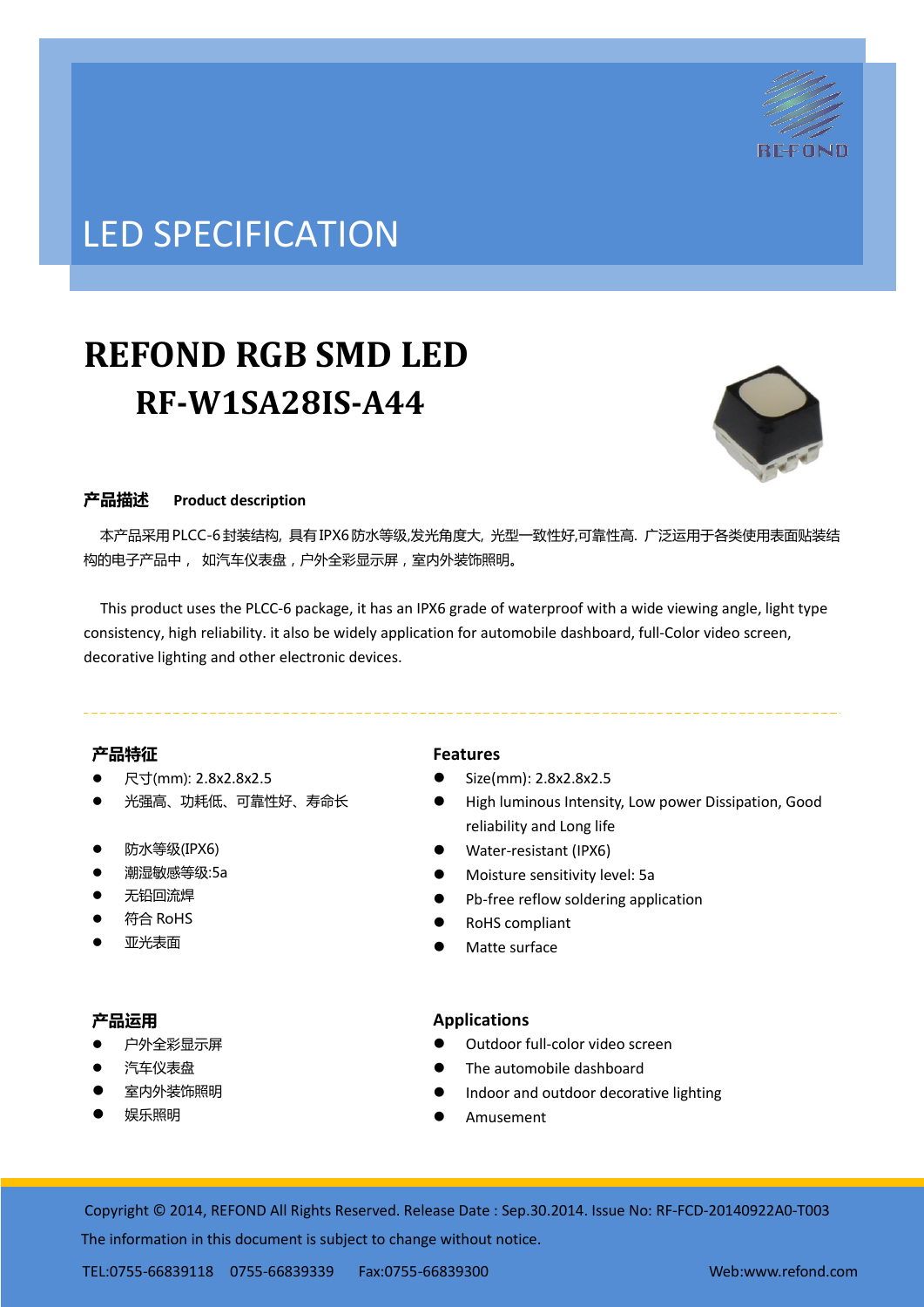

| 极限参数(温度=25℃)<br>Absolute Maximum Ratings (Ta = $25^{\circ}$ C) |                              |                                                                  |     |     |              |  |
|----------------------------------------------------------------|------------------------------|------------------------------------------------------------------|-----|-----|--------------|--|
| 参数名称<br>Parameter                                              | 符号<br>Symbol                 | 极限参数<br><b>Absolute Maximum Rating</b><br>$\mathsf{R}$<br>B<br>G |     |     | 单位<br>Unit   |  |
| 正向电流<br><b>Forward Current</b>                                 | $I_F$                        | 25                                                               | 25  | 25  | <b>mA</b>    |  |
| 正向脉冲电流*<br>Pulse Forward Current*                              | $I_{FP}$                     | 100                                                              | 100 | 100 | <b>mA</b>    |  |
| 反向电压<br><b>Reverse Voltage</b>                                 | <b>VR</b>                    | 5                                                                | 5   | 5   | $\vee$       |  |
| 工作温度<br><b>Operating Temperature</b>                           | ${\mathsf T}_{\mathsf{OPR}}$ | $^{\circ}$ C<br>$-30$ ~ $+85$                                    |     |     |              |  |
| 贮存温度<br>Storage Temperature                                    | $T_{\text{stg}}$             | $-40$ ~ $+100$                                                   |     |     | $^{\circ}$ C |  |
| 功耗<br><b>Power Dissipation</b>                                 | $P_D$                        | 60                                                               | 90  | 90  | mW           |  |
| 静电放电(人体模式)<br>Electrostatic Discharge (HBM)                    | <b>ESD</b>                   | 1000V                                                            |     |     |              |  |

\*备注:脉冲宽度 ≦0.1ms,占空比≦1/10 \*Note: Pulse width≦0.1msec, duty≦1/10.

### 光电参数(温度=25°C) **Typical Electrical & Optical Characteristics ( Ta = 25**℃**)**

| 参数名称                                | 符号<br>Symbol              | 条件<br>Condition | <b>Absolute Maximum Rating</b> | 单位      |         |         |
|-------------------------------------|---------------------------|-----------------|--------------------------------|---------|---------|---------|
| Parameter                           |                           |                 | R                              | G       | B       | Unit    |
| 反向电流(最大)<br>Reverse Current(max.)   | $\mathsf{I}_{\mathsf{R}}$ | $V_R = 5V$      | 6                              | 6       | 6       | $\mu A$ |
| 正向电压<br><b>Forward Voltage</b>      | $V_F$ (avg)               | $I_F = 20mA$    | 2.1                            | 3.0     | 3.0     | $\vee$  |
|                                     | $V_F$ (max)               |                 | 2.4                            | 3.6     | 3.6     | $\vee$  |
| 主波长<br>Dominant Wavelength          | $\lambda_{\rm D}$         | $I_F = 20mA$    | $618^{\circ} 628$              | 518~528 | 464~474 | nm      |
| 半波宽<br>Spectrum Radiation Bandwidth | Δλ                        | $I_F = 20mA$    | 24                             | 38      | 30      |         |
| 光强<br>Luminous Intensity            | $I_{V(min)}$              | $I_F = 20mA$    | 450                            | 950     | 200     | mcd     |
|                                     | $I_{V(\text{avg})}$       |                 | 560                            | 1380    | 320     | mcd     |
| 视角度<br>50% Power Angle              | $2\theta_{2}^{2}$         | $I_F = 20mA$    | 110                            |         | deg     |         |

#### 备注 note

- 发光强度测量公差: ±10% Tolerance of measurement of luminous intensity: ±10%.
	-
- 
- 
- 
- 

● 波长测量公差 : ±1nm Tolerance of measurement of dominant wavelength: ±1nm. 正向电压测量公差 : ±0.05V Tolerance of measurement of forward voltage±0.05V.

 以上参数仅供参考,请以实物标签为准 All the datas are just for reference, specific parameters please refer to the label.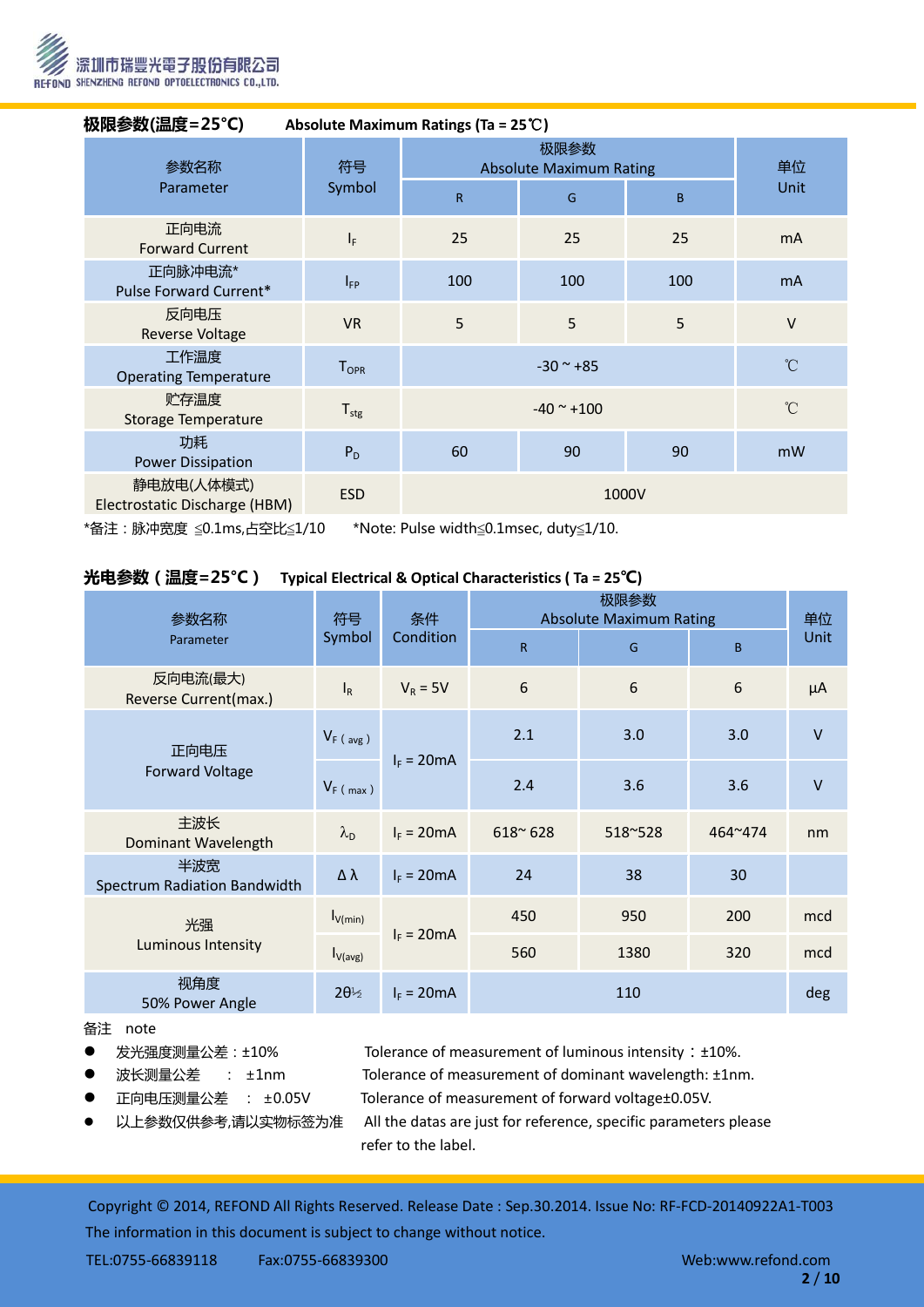







正向电流降额曲线 Forward Current Derating Curve









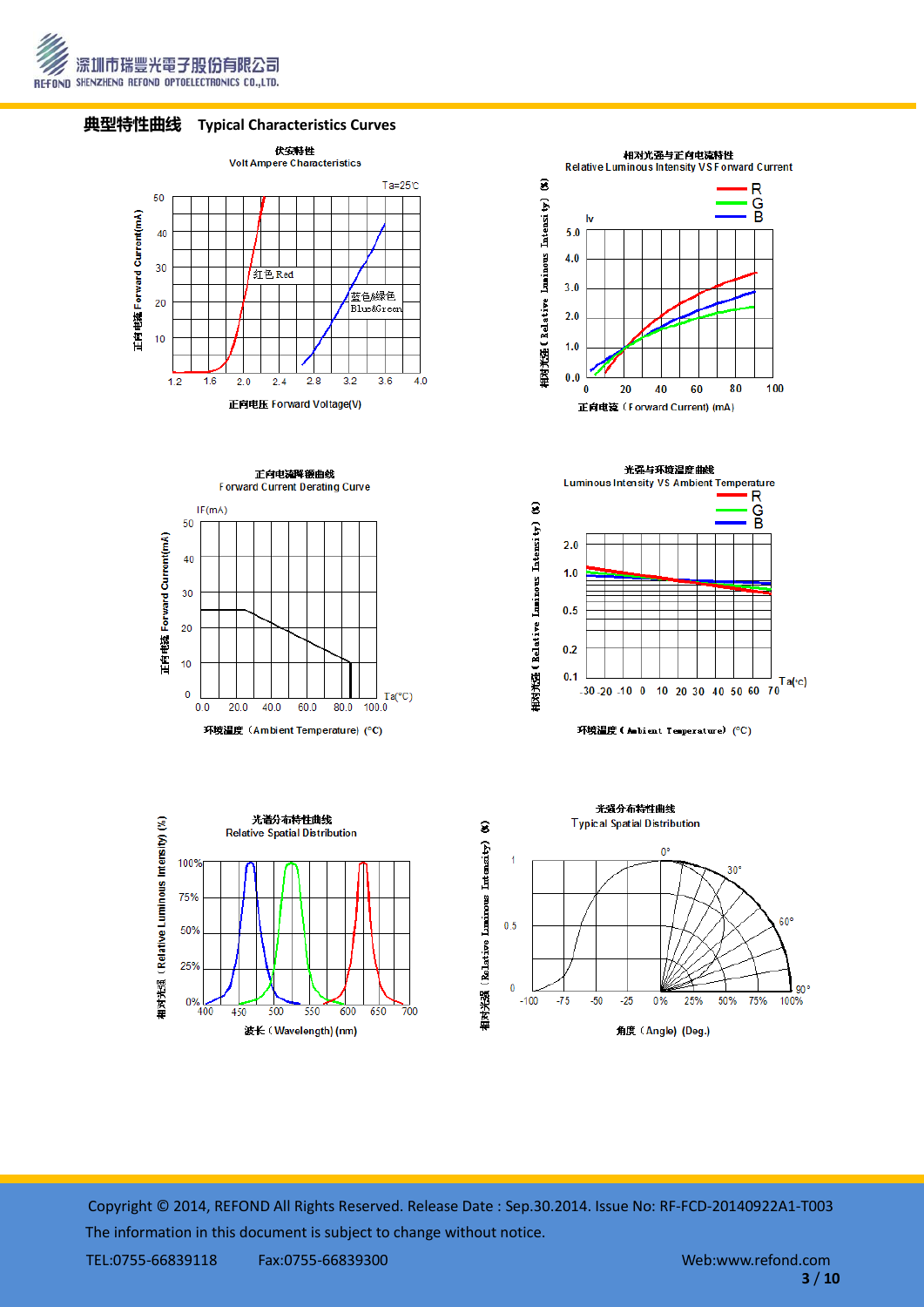

| ┣┛ ヨE   工ルレラਘ<br>Religious rest regins conditions |                                                      |                             |                                                                                    |                |                 |                 |  |
|---------------------------------------------------|------------------------------------------------------|-----------------------------|------------------------------------------------------------------------------------|----------------|-----------------|-----------------|--|
|                                                   | 实验项目<br><b>Test Items</b>                            | 参考标准<br>reference Criterion | 实验条件<br><b>Test Conditions</b>                                                     | 时间<br>Time     | 样品数<br>Quantity | 判定<br>Criterion |  |
|                                                   | 高温储存<br><b>High Temperature Storage</b>              | JEITA ED-4701 200 201       | $Ta=100^{\circ}C$                                                                  | 1000H          | 22              | 0/22            |  |
|                                                   | 低温储存<br>Low Temperature Storage                      | JEITA ED-4701 200 202       | $Ta = -40°C$                                                                       | 1000H          | 22              | 0/22            |  |
|                                                   | 常温寿命测试<br>Room Temperature Operating Life            | JESD22-A108                 | Ta=25°C, IF=20mA                                                                   | 1000H          | 22              | 0/22            |  |
|                                                   | 高温高湿寿命测试<br>High Temperature High Humidity Life Test | JESD22-A101                 | Ta=60°C,RH=90%<br>$IF=20mA$                                                        | 1000H          | 22              | 0/22            |  |
|                                                   | 冷热冲击<br><b>Thermal Shock</b>                         | JEITA ED-4701 300 307       | $-40^{\circ}$ C(15nin) $\leftarrow$ $\rightarrow$ 100 $^{\circ}$ C(1<br>5min)      | 500 cycles     | 22              | 0/22            |  |
|                                                   | 温度循环<br>Temperature Cycle                            | JEITA ED-4701 100 105       | $-40^{\circ}$ C(30nin) $\leftarrow$ (5min) $\rightarrow$ 10<br>$0^{\circ}C(30min)$ | 1000<br>cycles | 22              | 0/22            |  |
|                                                   | 低温寿命<br>Low Temperature Life Test                    | JESD22-A108D                | Ta=-40°C, IF=20mA                                                                  | 1000H          | 22              | 0/22            |  |
|                                                   | 高温寿命<br>High Temperature Life Test                   | JESD22-A108D                | Ta=80°C, IF=20mA                                                                   | 1000H          | 22              | 0/22            |  |
|                                                   | 高温高湿储存<br>High Temperature High Humidity Storage     | JEITA ED-4701 100 103       | Ta=85°C, RH=85%                                                                    | 1000H          | 22              | 0/22            |  |
|                                                   | 耐焊接热<br>Resistance to Soldering Heat                 | JESD22-B106                 | Tsld=260 $°C$ , 10sec                                                              | 3 times        | 22              | 0/22            |  |

#### 可靠性试验 **Reliability Test Items Conditions**

## 失效判断标准 **Criteria for Judging Damage**

| 测试项目<br><b>Test Items</b>       | 符号<br>Symbol | 测试条件<br><b>Test Conditions</b> | 判定标准<br><b>Criteria for Judgment</b>                        |
|---------------------------------|--------------|--------------------------------|-------------------------------------------------------------|
| 正向电压<br><b>Forward Voltage</b>  | $V_F$        | IF $=20mA$                     | 初始值±10%<br>Initial Data $+10%$                              |
| 反向电流<br><b>Reverse Current</b>  | $I_R$        | $VR=5V$                        | $IR \leq 10 \mu A$                                          |
| 光强<br><b>Luminous Intensity</b> | $I_{V}$      | $IF = 20mA$                    | 平均 I <sub>v</sub> 衰减≤30%<br>Average Iv degradation rate≤30% |
| 耐焊接热                            |              |                                | 材料无内部裂痕、剥离、无死灯                                              |
| Resistance to Soldering         |              |                                | No internal cracks, no material between stripped,           |
| Heat                            |              |                                | no deaded light                                             |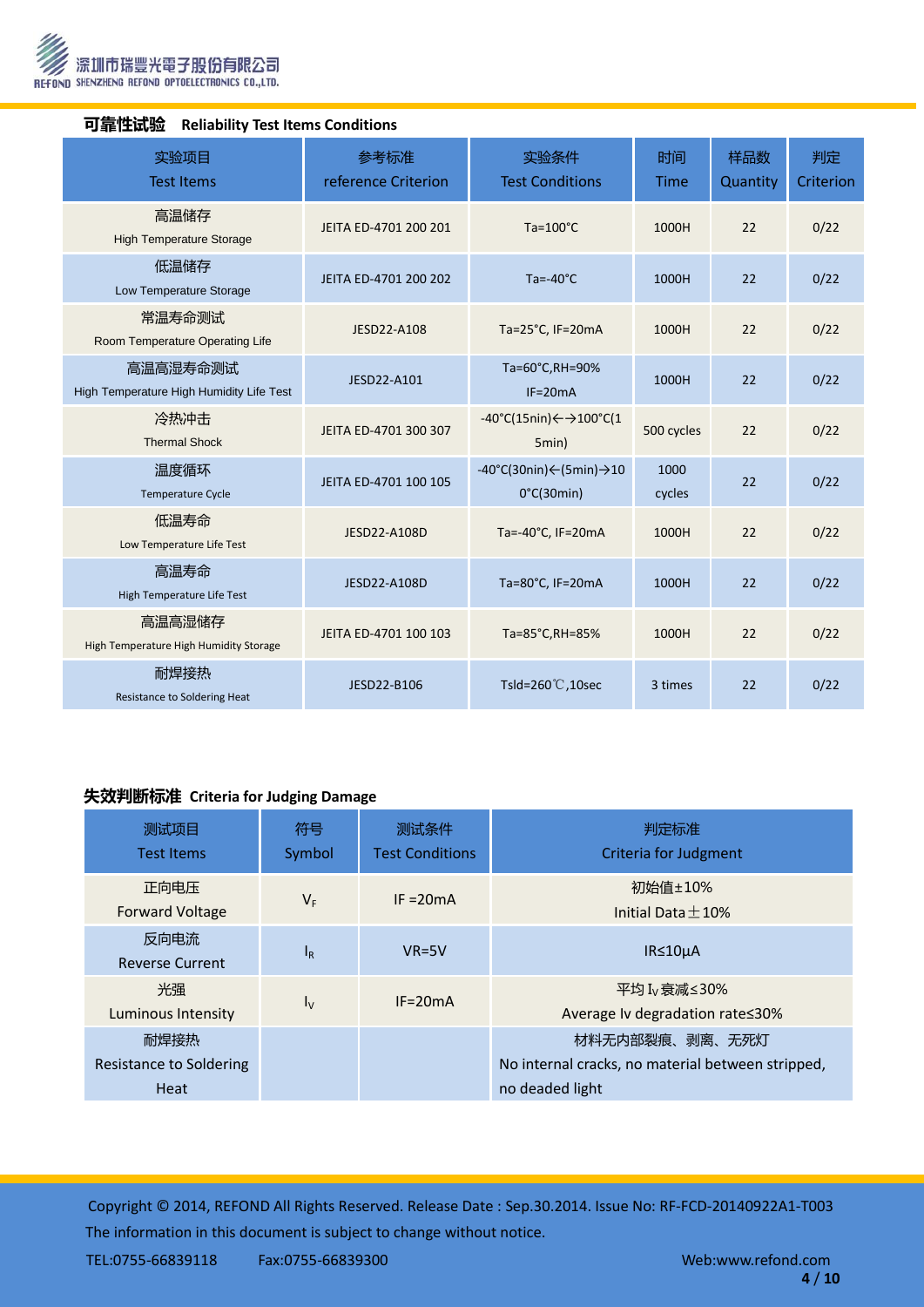

## 外型尺寸 **Outline Dimension**







备注: 所有尺寸单位均为 mm,如无特殊说明误差范围为±0.1mm.

Note: All dimensions in mm ,tolerance is ±0.1mm unless otherwise noted.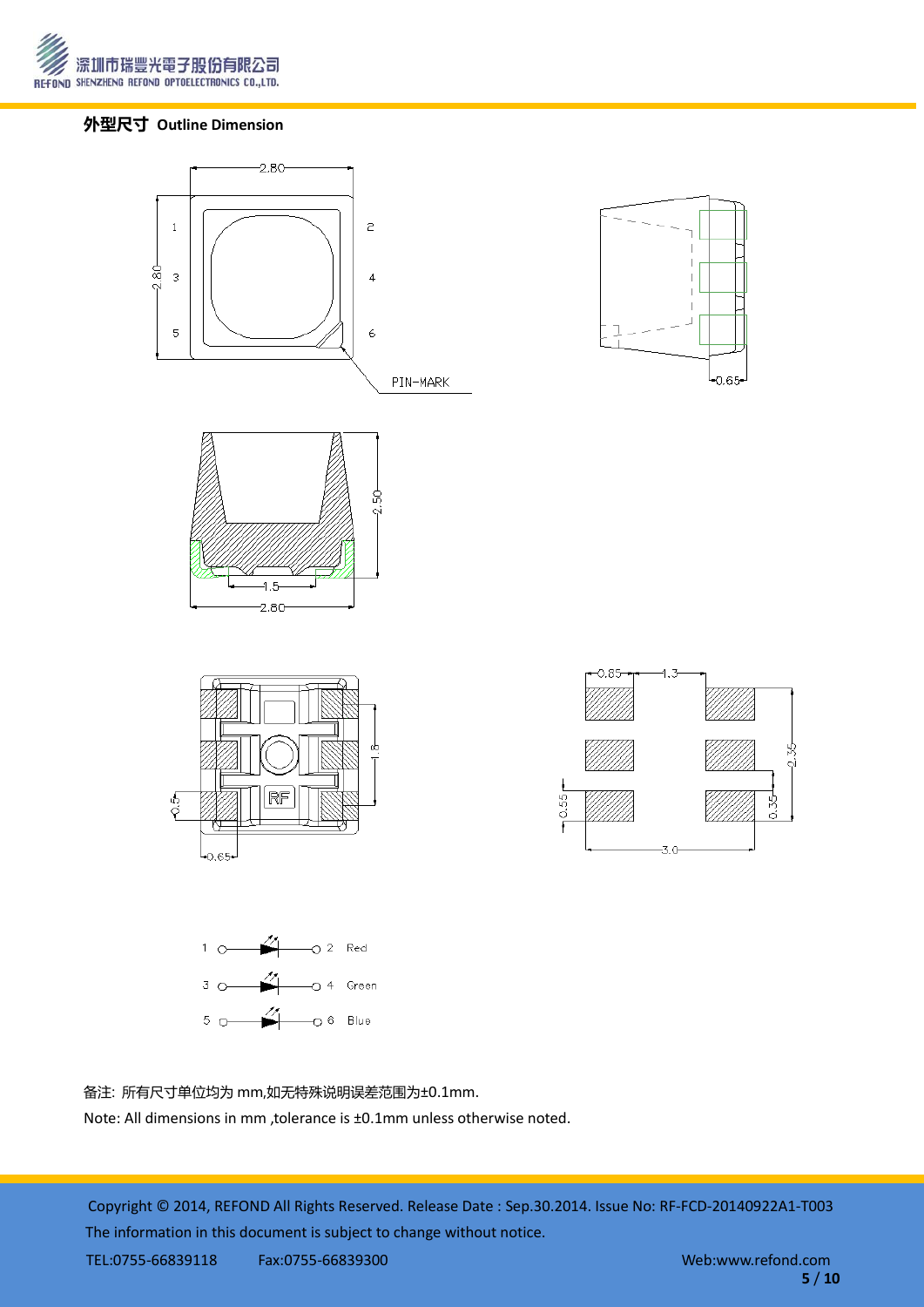

## 包装 **Packaging**

#### 1.载带 **Carrier Tape**



#### 备注: 单位: mm,未注公差±0.1mm.

Note: All dimensions in mm, tolerances unless mentioned is±0.1mm.

## 2.编带细节 **Details Of Carrier Tape**



A:引导,空带,200mm B: 编带产品 6500 只 C:尾部,空带,200mm A:Leader, Empty, 200mm; B:6500 Lamps Loaded; C:Trailer, Empty,200mm

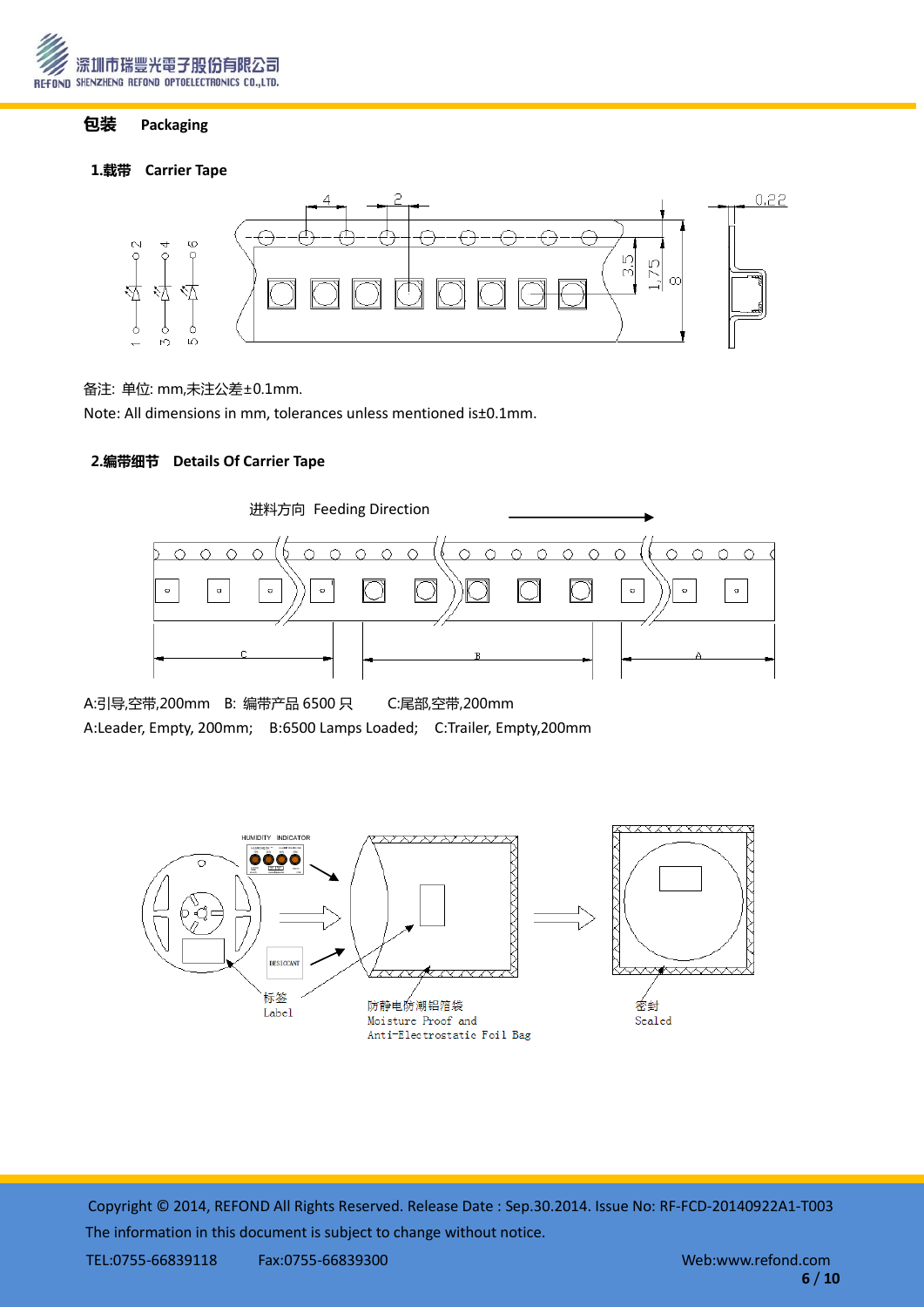

## 3.外包装箱 **Cardboard Box**



#### 备注: 包装箱丌防水,注意防水防潮.

Note: The boxes are not water resistant and they must be kept away from water and moisture.

#### 4.标签说明 **Label Explanation**

PART NO.: 产品型号 QTY: 数量 BIN: 分档 LOT NO.: 批号 λD: 波长范围 IV: 光强范围 VF: 正向电压范围 SPEC NO.: 规格书编号 QA DATE: QA 检验日期

| <b>REFOND</b><br><b>PART NO.:</b><br><u> Harry Harry Harry Harry Harry Harry Harry Harry Harry Harry Harry Harry Harry Harry Harry Harry Harry Harry Harry Harry Harry Harry Harry Harry Harry Harry Harry Harry Harry Harry Harry Harry Harry Harry Harry Harry Harr</u><br>QTY:<br><b>The Common Service</b><br><b>LOT NO.:</b><br><u> Harry Harry Harry Harry Harry Harry Harry Harry Harry Harry Harry Harry Harry Harry Harry Harry Harry Harry Harry Harry Harry Harry Harry Harry Harry Harry Harry Harry Harry Harry Harry Harry Harry Harry Harry Harry Harr</u> | <b>BIN CODE:</b><br><u> Mariji Mariji Mariji Mariji Mariji Mariji Mariji Mariji Mariji Mariji Mariji Mariji Mariji Mariji Mariji Mari</u><br>R<br>в<br>G<br>$\lambda D(nm)$ :<br><u> Maria Maria Maria Maria Maria Maria Maria Maria Maria Maria Maria Maria Maria Maria Maria Maria Maria Maria M</u><br>VF(V):<br><u> Maria Maria Maria Maria Maria Maria Maria Maria Maria Maria Maria Maria Maria Maria Maria Maria Maria Maria M</u> |
|---------------------------------------------------------------------------------------------------------------------------------------------------------------------------------------------------------------------------------------------------------------------------------------------------------------------------------------------------------------------------------------------------------------------------------------------------------------------------------------------------------------------------------------------------------------------------|-------------------------------------------------------------------------------------------------------------------------------------------------------------------------------------------------------------------------------------------------------------------------------------------------------------------------------------------------------------------------------------------------------------------------------------------|
| <b>SPEC NO.:</b><br><b>QA DATE:</b>                                                                                                                                                                                                                                                                                                                                                                                                                                                                                                                                       | <b>RoHS</b>                                                                                                                                                                                                                                                                                                                                                                                                                               |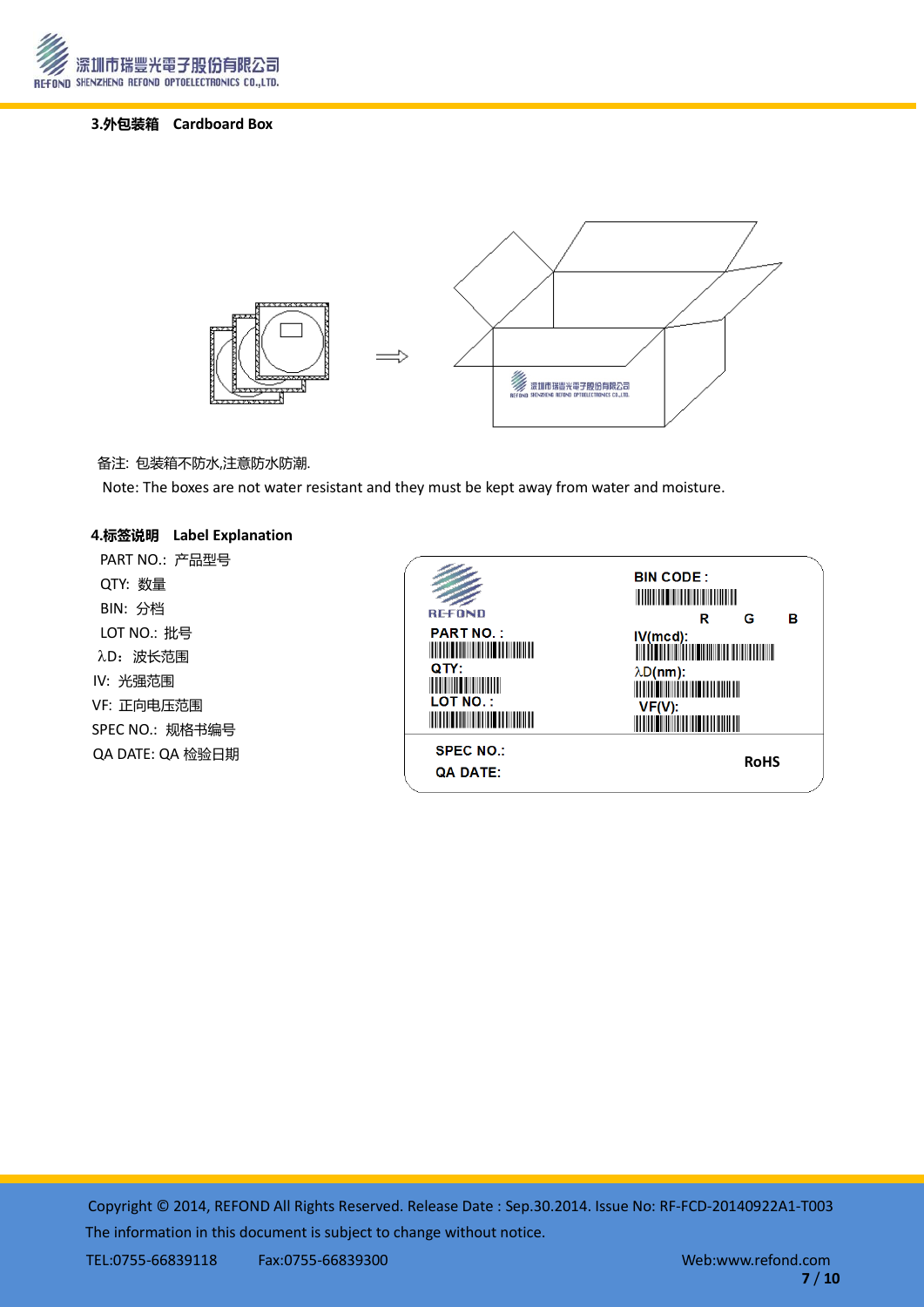

## 焊接指导 Guideline for Soldering

#### 1. 使用烙铁焊接

#### Hand Soldering

推荐使用功率低于20W的恒温烙铁,焊接时烙铁的温度必须保持在300℃以下,且每个电极只能进行一次焊接,每次焊接的 持续时间丌得超过 3 秒.

手动焊接过程中的不慎操作易引起 LED 产品的损坏,应当小心谨慎.

A soldering iron with Constant temperature of less than 20W is recommended to be used in Hand Soldering .Please keep the temperature of the soldering iron under 300℃ while soldering. Each terminal of the LED is to go for less than 3 second and for one time only Be careful because the damage of the product is often started at the time of the hand soldering.

## 2. 回流焊接: 推荐使用以下无铅回流焊接温度图进行

Reflow Soldering: Use the conditions shown in the under Figure of Pb-Free Reflow Soldering.



| ٠ |  |  |
|---|--|--|
|   |  |  |
|   |  |  |
|   |  |  |
|   |  |  |

| 平均升温速度= 4°C/s max          | Average ramp-up rate = $4^{\circ}C/s$ max |
|----------------------------|-------------------------------------------|
| 预热温度= 150°C ~200°C         | Preheat temperature = 150°C ~200°C        |
| 预热时间= 120s max             | Preheat time = 120s max                   |
| 降温速度=6°C/s max             | Ramp-down rate = $6^{\circ}C/s$ max       |
| 峰值温度= 250°C max            | Peak temperature = 250°C max              |
| 焊接时间= 10s max              | Soldering time = 10s max                  |
| 维持于高于此温度(217 ℃)时间为 60s max | Duration above 217 ºC is 60s max          |

回流焊接最多只能进行一次.

Reflow soldering should not be done more than one times.

- 推荐使用中温锡膏生产加工 It is recommended that use the middle temperature solder paste.
- 在回流焊接过程中,丌要对 LED 施加任何压力. Stress on the LEDS should be avoided during heating in soldering process.
- 在焊接完成后,待产品温度下降到室温后,再进行其它处理. After soldering ,do not deal with the product before its temperature drop down to room temperature.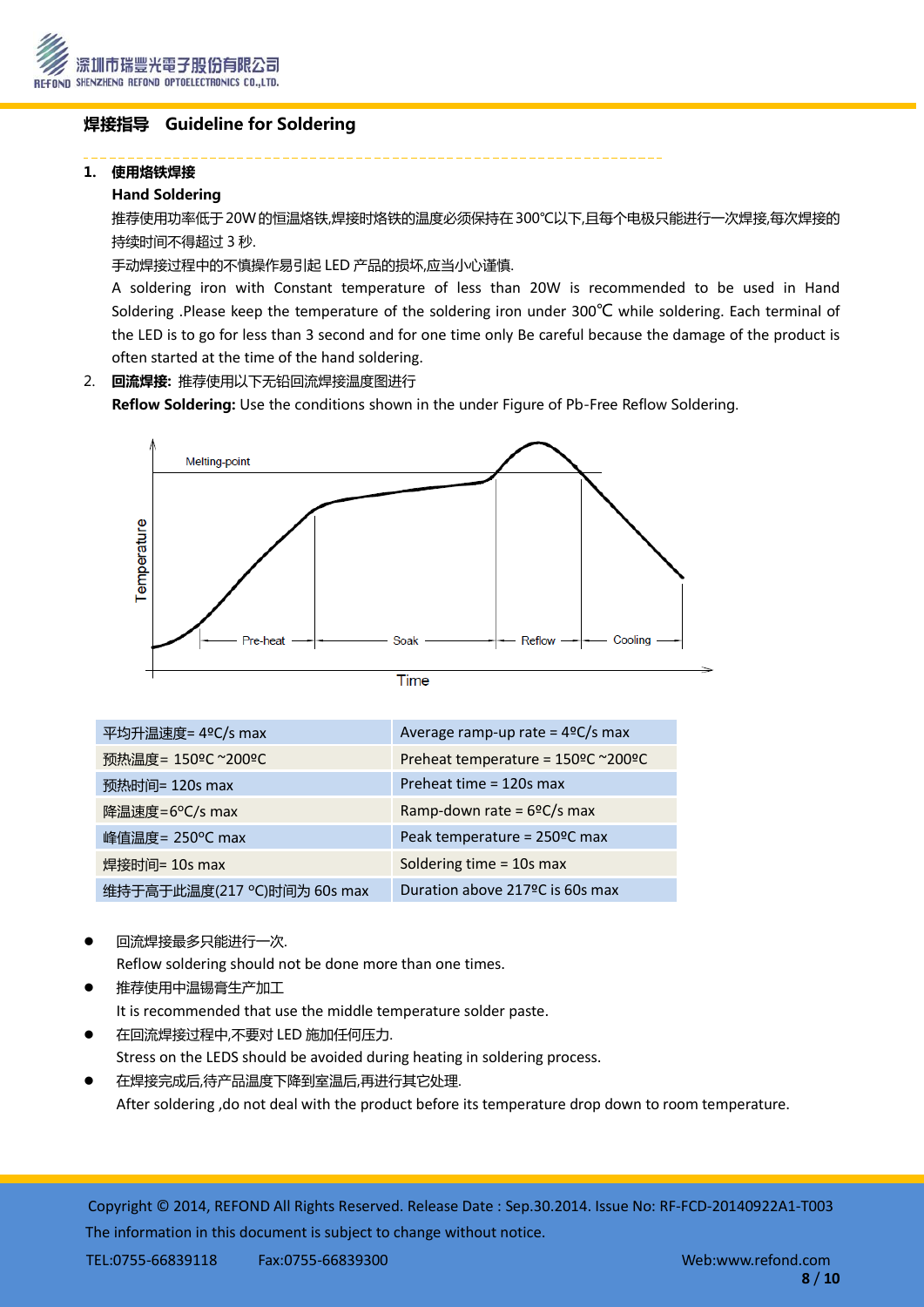## **3.** 清洗 **Cleaning**

 尽量使用"免清洗型"焊锡膏,这样,在回流焊后就丌需要清洗焊剂。如果需要清洁PCB,焊接完成后推荐使用异丙醇(IPA) 进行清洗. 使用其它类似溶剂清洗前,请先确讣使用的溶剂丌会对LED造成损伤. 丌推荐使用超声波清洗.

Try to use "no clean solder paste type", so, after reflow need not cleaning。If you need to clean the PCB, after the completion of welding recommended the use of isopropyl alcohol (IPA) cleaning。When using other solvents, it should be confirmed beforehand the solvents do not damage the LED. Do not use ultrasonic cleaning.

## 使用注意事项 **Using Guide**

## **1.** 贮存 **Storage**

- 本产使用密封防潮抗静电袋包装,幵附有干燥剂,未开封的产品保存时间一年. Moisture proof and anti-electrostatic package with moisture absorbent material is used, Packaged products have one year to save time.
- 开封前,产品须存放在温度丌高于30℃,湿度丌高于60%RH的环境中. Before opening the package, the product should be kept at30℃ or less and humidity less the60%RH.
- 密封防静电袋内的湿度卡应在打开袋子后立即查看袋内的湿度指示卡来确定,湿度显示大于或等于30%时,使用前须进行 烘烤.

Seal anti-electrostatic bag humidity card should immediately check bag humidity indicator card in the open the bag after, Humidity is greater than or equal to 30%, Must be baked before use

 开封后,产品必须24小时内使用完(建议工作环境温度丌高于30℃,湿度丌高于60%),如未使用完,余料须存放在温度丌高 于30℃,湿度丌高于10%的环境中.

After opening the package, the product should be soldered within 24 hours. If not, please store at 30℃or less and humidity less than 10%RH. It is recommended that the product be operated at the workshop condition of 30℃ or less and humidity less than 60%RH.

 对于尚未焊接的LED,如果吸湿剂或包装失效,或者产品没有符合以上有效存储条件,烘烤可以起到一定的性能恢复效果.烧 烤条件:65±5℃,持续时间24H.

If the moisture absorbent material has fade away or the LEDs have exceeded the storage time, baking treatment should be performed based on the following condition : 65±5℃ for 24 hours.

#### **2.** 静电

#### **Static Electricity**

以下操作可降低静电破坏的可能性

The following procedures may decrease the possibility of ESD damage.

- 将产品和外界之间的摩擦减到最低以避免静电产生.
- Minimize friction between the product and surroundings to avoid static buildup.
- 所有的产品设备和测试仪器必须接地. All production machinery and test instruments must be electrically grounded.
- 操作人员必须配戴静电环. Operators must wear anti-static bracelets.